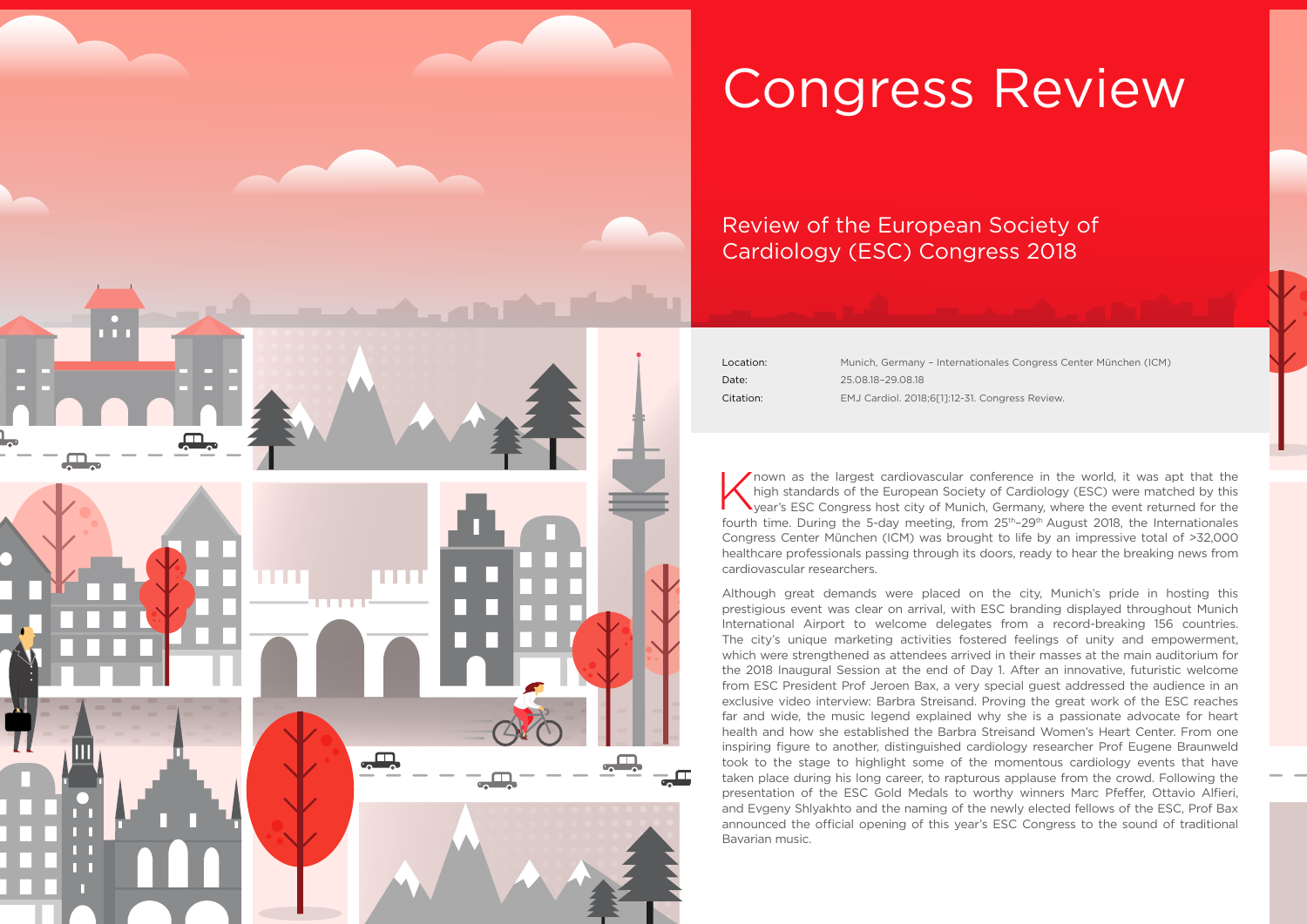With such a momentous opening ceremony, it was clear that the following 4 days were going to be packed full of inspiring, field-changing advances from the cardiology sphere. Living up to the ESC motto of 'Our Diversity is Our Strength', attendees from across the globe were offered sessions on every cardiology subspeciality in the form of 92 late-breaking science studies and 4,500 abstracts presented in 500 expert sessions. Some major studies presented at this year's congress, including the MARINER, CAMELLIA-TIMI, and High-STEACS investigations, are set to revolutionise the treatment and lifestyle management of cardiovascular patients; continue reading for more details of these studies and many more. "The major clinical trials presented at ESC Congress 2018 reflect the growing reputation of our meeting as 'the' place to be to receive the latest updates in cardiology," reflected Prof Stephen Achenbach, Chair of the Congress Programme Committee.

#### *With such a momentous opening ceremony, it was clear that the following 4 days were going to be packed full of inspiring, field-changing advances from the cardiology sphere.*

RESULTS from the hotly anticipated MARINER trial were presented at the ESC Congress 2018 during a Hot Line Session and reported in a ESC press release dated 26th August 2018. Conducted at the Donald and Barbara Zucker School of Medicine at Hofstra/Northwell, New York City, New York, USA, the MARINER trial was designed to investigate the effects of an anticoagulant regimen post hospital discharge on the formation of blood clots. Patients were randomly allocated in a 1:1 ratio<sup>1</sup> to a 45-day course of either oral rivaroxaban 10 mg once per day (7.5 mg for patients with a reduced kidney function) or placebo upon leaving the hospital. of patients in the placebo arm (hazard ratio [HR]: 0.76; 95% confidence interval [CI]: 0.52-1.09; p=0.14). As the primary efficacy outcome was not achieved, the subsequent efficacy analyses of the secondary outcomes were exploratory. Symptomatic venous thromboembolism occurred in 0.18% of patients in the treatment arm and 0.42% of patients in the placebo arm (HR: 0.44; 95% CI: 0.22–0.89) and venous thromboembolism-related death occurred in 0.72% of patients in the treatment arm and 0.77% of patients in the placebo arm (HR: 0.93; 95% CI: 0.62–1.42). The primary safety outcome, major bleeding, occurred in 0.28% of patients in the treatment arm and 0.15% of patients in the placebo arm (HR: 1.88; 95% CI: 0.84– 4.23;  $p=0.124$ ).<sup>1</sup>

Devoting much attention to this year's congress spotlight of valvular heart disease, many new features were introduced at the 2018 event to enhance learning, including a 'Cardiology in 4 Days' track, a dedicated 'Library Room' lecture hall, and two 'Science Boxes' for oral presentations. Continuous development was also key for the congress organisers, with four sessions devoted to updates on Clinical Practice Guidelines on syncope, myocardial revascularisation, cardiovascular disease in pregnancy, and arterial hypertension. As well as three large exhibition halls displaying the very latest opportunities from industry and digital health, delegates were appreciative of the ESC-branded deckchairs where they could take some time to reflect, network, and enjoy Munich's last weekend of summer.

As the hugely successful ESC Congress 2018 drew to a close, Prof Bax reflected on his time as ESC President during the General Assembly and thanked the 2016–2018 ESC Board members, before handing his title to Prof Barbara Casadei. Now ESC President for 2018–2020, Prof Casadei described her vision for the society, stating: "To maintain high standards and the legacy of the present, we must continually evolve to be fit for the future." Whether you were unable to attend this year's ESC Congress or you would simply like to re-live the momentous occasions from the event, *EMJ Cardiology 6.1* provides a comprehensive overview of the annual meeting and shows that the future of cardiology is bright for clinicians, researchers, and, most importantly, patients. Continue reading for detailed congress highlights, late-breaking trial results, and abstract reviews to enhance your daily work and set the scene for the ESC Congress 2019. With a spotlight on Global Health, we are already looking forward to next year's annual meeting and hope to see you all there in Europe's largest conference complex in Paris, France.







Spyropoulos AC et al.; MARINER Investigators. Rivaroxaban for thromboprophylaxis after hospitalization for medical illness. N Engl J Med. 2018. [Epub ahead of print].

#### Findings from the MARINER Trial: Oral Anticoagulant Use

#### *"…the usefulness of extended thromboprophylaxis remains uncertain."*

The primary safety outcome of the trial was major bleeding and the primary efficacy outcome was a composite measure of any symptomatic venous thromboembolism and death related to venous thromboembolism. The two components of the primary efficacy outcomes were the prespecified secondary efficacy outcomes, which were analysed separately.

The primary efficacy outcome occurred in 0.83% of 6,007 patients in the treatment arm and 1.10% The researchers concluded that the MARINER trial did not show a significant benefit associated with the post-discharge rivaroxaban treatment regimen and noted: "…the usefulness of extended thromboprophylaxis remains uncertain." They recommended that future studies focus on the highest-risk patients, as they are the most likely to benefit from anticoagulant prophylaxis.

#### References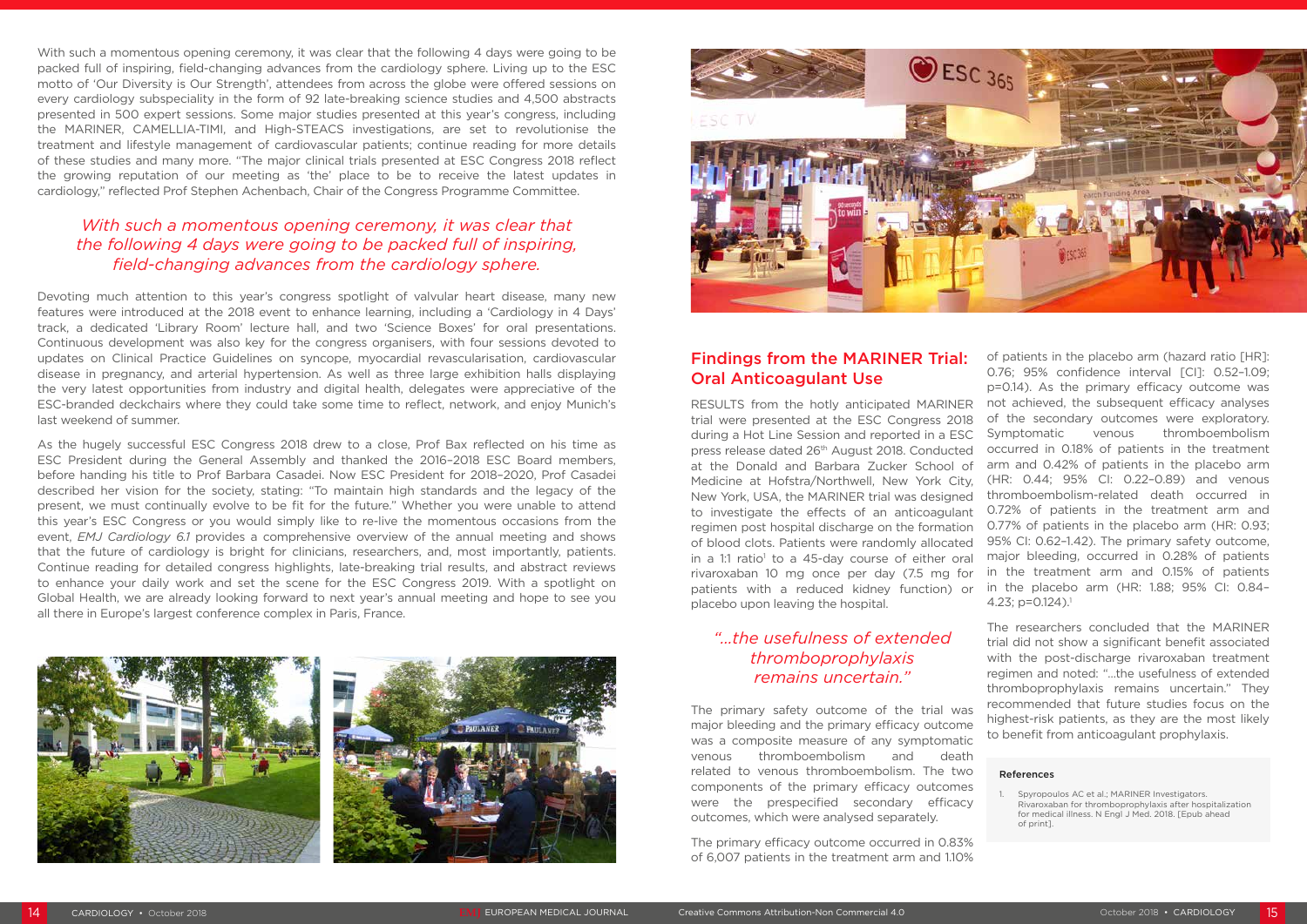DAILY aspirin has long been associated with beneficial effects for individuals who have had a heart attack or stroke, preventing a second adverse cardiac event; however, the prophylactic use of aspirin in patients who have not had a heart attack is still debated. The results of the hotly anticipated ARRIVE study, aimed at settling this argument, were presented in a ESC press release dated 26<sup>th</sup> August 2018.





#### Daily Aspirin Prevents Heart Attack

The use of aspirin to prevent first adverse cardiac events is still unclear; with conflicting

results published across the different clinical trials, critics highlight the increased risk of major bleeding following aspirin administration. With a primary endpoint of occurrence of composite cardiovascular death, myocardial infarction, unstable angina, stroke, and transient ischaemic heart attack, the ARRIVE study, led by Prof J. Michael Gaziano, Brigham and Women's Hospital, Boston, Massachusetts, USA, recruited 12,546 patients (average age: 63.9 years, 29.7% female) with no prior history of vascular events but a moderate risk of cardiovascular events in 10 years, from the USA, Poland, UK, Germany, Italy, Ireland, and Spain. The patients were split into two groups, one receiving 100 mg aspirin daily and the other a placebo.

#### *"Participants who took aspirin tended to have fewer heart attacks, particularly those aged 50–59 years..."*

Intention-to-treat analysis showed that the primary endpoint occurred in 4.29% of the aspirin group compared with 4.48% of the placebo group (hazard ratio [HR]: 0.96; 95% confidence interval [CI]: 0.81–1.13; p=0.60), while per-protocol analysis identified the primary endpoint occurred in 3.40% of the aspirin group and 4.19% of the control group (HR: 0.81; 95%; CI: 0.64–1.02; p=0.0756). Further per-protocol investigation revealed that daily aspirin reduced the risk of total and nonfatal myocardial infarction (HR: 0.53, 95% CI: 0.36–0.79; p=0.0014; HR: 0.55, 95% CI: 0.36–0.84; p=0.0056, respectively).

Intention-to-treat analysis of the risks of the aspirin regimen showed that, while the incidence of most adverse effects was similar between the two groups, gastrointestinal bleeds occurred more frequently in individuals in the aspirin group compared to the control group (61 versus 29, respectively; HR: 2.11; 95% CI: 1.36–3.28; p=0.0007).

"Participants who took aspirin tended to have fewer heart attacks, particularly those aged 50–59 years, but there was no effect on stroke," summarised Prof Gaziano. He concluded: "The decision on whether to use aspirin for protection against cardiovascular disease should be made in consultation with a doctor, considering all the potential risks and benefits."

#### Novel Heart Attack Identification Assay Causes Change in Diagnosis

RETHINKING the Universal Definition of Myocardial Infarction (MI) could be on the horizon after the first randomised trial testing the criteria used to diagnose heart attacks suggests that regulation needs to move away from the traditional binary threshold. The pioneering High-STEACS trial set out to understand whether implementation of a high-sensitivity cardiac troponin I assay along with a sex-specific 99<sup>th</sup> percentile diagnostic threshold would reduce subsequent MI or cardiovascular death at 1 year in patients with suspected acute coronary syndrome.

#### *These results suggest that clinicians were more confident ruling out MI when using the high-sensitivity assay.*

Results showed that the implementation of the high-sensitivity cardiac troponin test increased the frequency of identification of patients with myocardial injury, but only one-third had a diagnosis of MI. These results suggest that clinicians were more confident ruling out MI when using the high-sensitivity assay. Length of stay was doubled in MI patients but halved in those without myocardial injury, and was reduced by one-third across the trial population. Follow-up results showed that at 1 year there was no improvement in recurrence rates of MI or cardiovascular death.

Reported in a ESC press release dated 28th August 2018, a total of 48,282 consecutive patients suspected of having acute coronary syndrome were enrolled from 10 hospitals in Scotland. A validation period over the first 6 months of the study used the traditional assay, after which hospitals were randomly allocated to carry out either early (at 6 months) or late (at 12 months) implementation of the highsensitivity assay to guide clinical decisions using the 99th percentile as the diagnostic threshold. Patients were followed-up for 18–27 months and then for the following year. trial. Announced at the ESC Congress 2018 and reported in a ESC press release dated 26<sup>th</sup> August 2018, this is the first dedicated cardiovascular outcomes trial to demonstrate cardiovascular safety of any weight loss agent. To examine the safety and efficacy of lorcaserin, the trial enrolled 12,000 adults (64% male) from 473 centres across eight countries who had a BMI  $\geq$ 27 kg/m<sup>2</sup> and either cardiovascular disease or diabetes with at least one other cardiovascular risk factor. The participants, who had an average age of 64 years, were randomised in a 1:1 ratio to 10 mg lorcaserin twice daily or placebo.

Principal investigator Prof Nicholas Mills, University of Edinburgh, Edinburgh, UK, summarised the results: "The findings were surprising and initially disappointing. But it was encouraging that there was no evidence of misdiagnosis, inappropriate treatment, excess bleeding, or harm." The study results question the current guidelines for diagnosing MI and definitely warrant further investigation.

#### Lorcaserin Does Not Increase Risk of Cardiovascular Events

WEIGHT LOSS drug lorcaserin can be used by high-risk cardiovascular patients without increasing their risk of major adverse cardiovascular events (MACE), according to newly released results of the CAMELLIA-TIMI 61

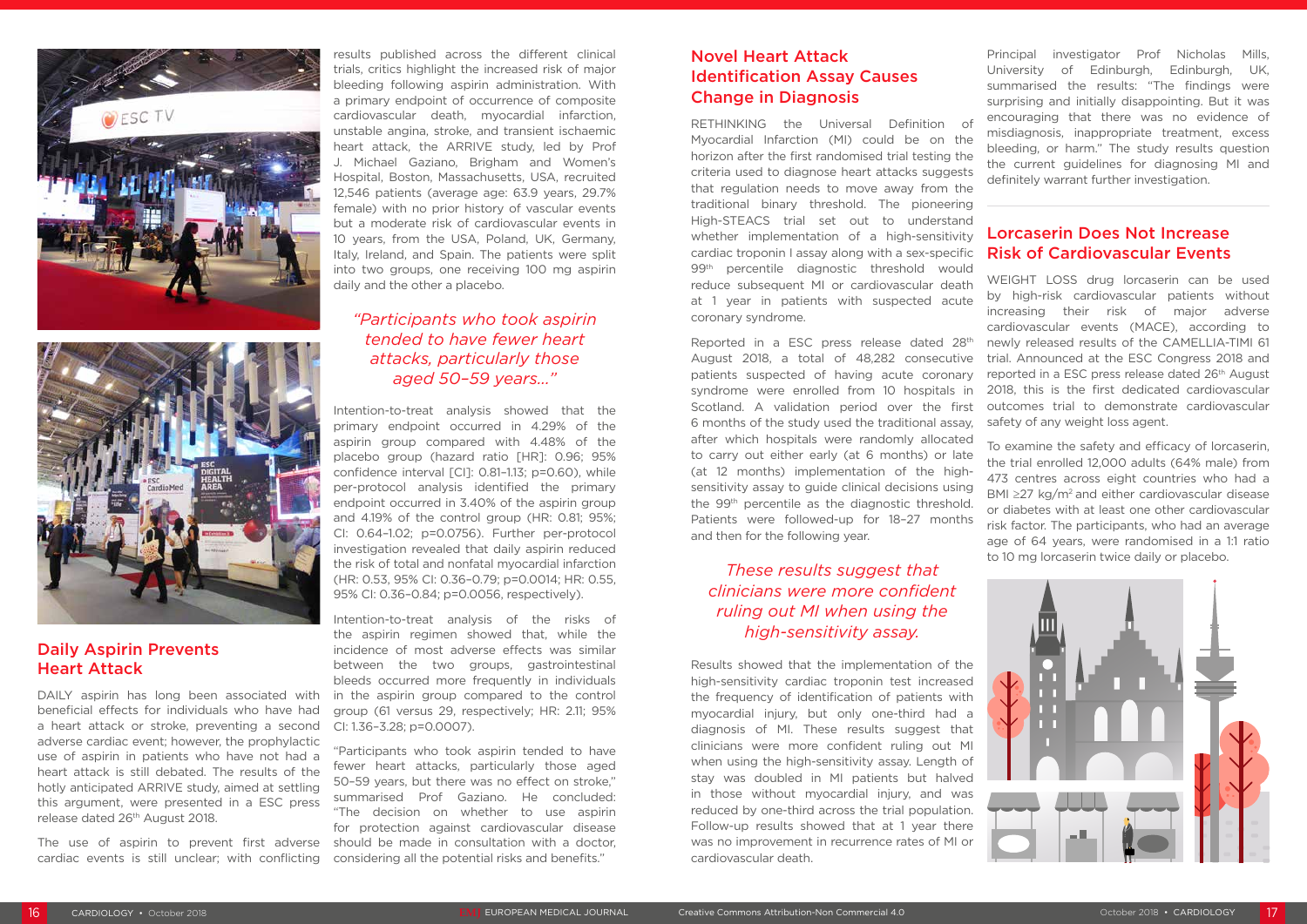# Messe München

**WELCOME** 

WELCOME

## **ESC Congress** Munich 2018

**IELCOME** 

25-29 August

WELCOME

Internationales Congress Center München (ICM)

Venue of ESC 2018

WELCOME



#### Where the world of cardiology comes together

OESC European Society<br>of Cardiology

## **WELCOME** +

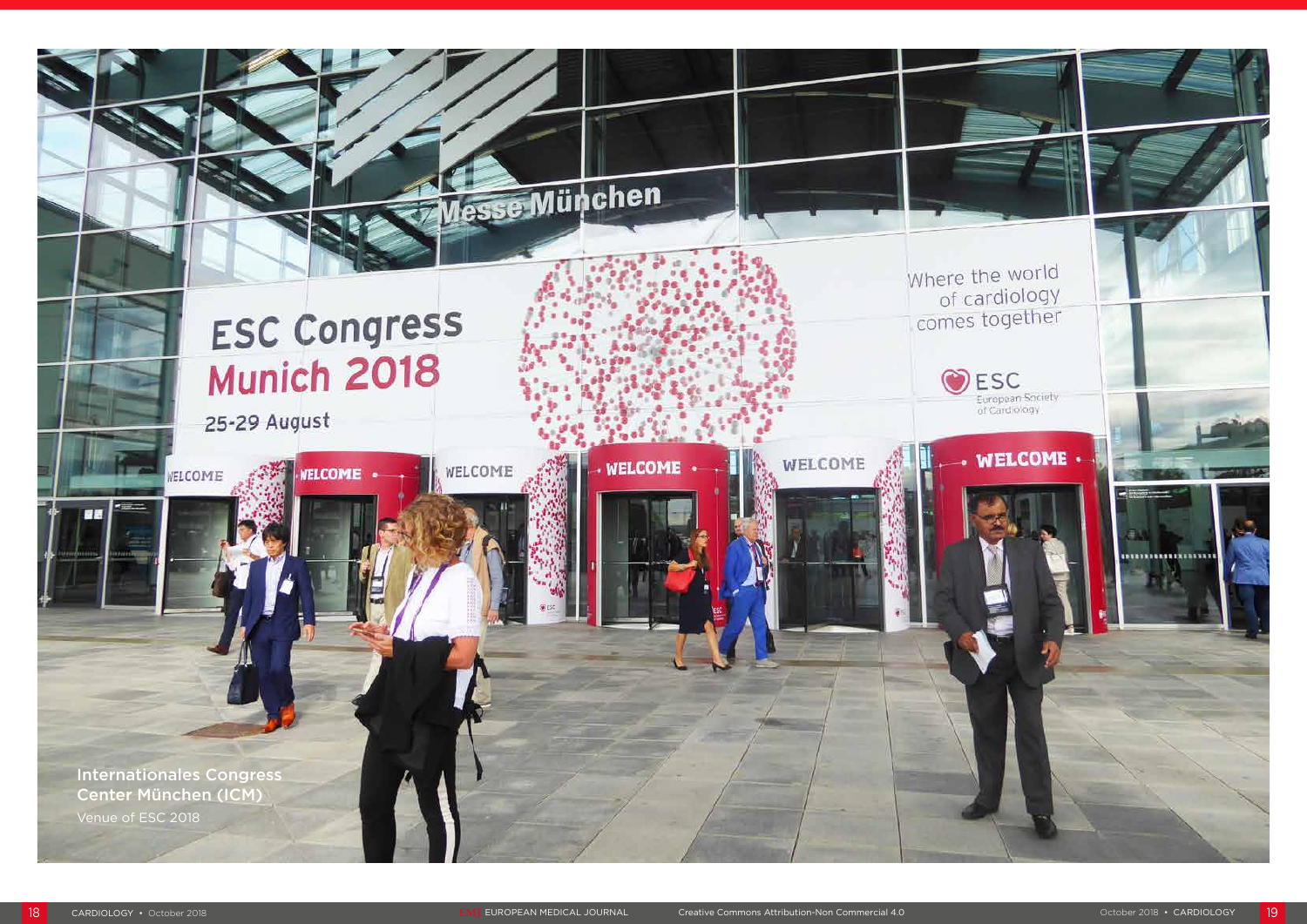

The primary safety endpoint of the trial was non-inferiority of lorcaserin compared to placebo for MACE and was successfully achieved, with MACE occurring in 6.1% of lorcaserin patients versus 6.2% of those on placebo (p<0.001). However, lorcaserin was not shown to be superior to placebo in terms of MACE plus hospitalisation for heart failure, unstable angina, or coronary revascularisation. With regard to its efficacy in assisting weight loss, 39% of lorcaserin patients had lost ≥5% of their body weight at Year 1 compared to 17% of the placebo group (p<0.001), and this statistically significant difference remained for 3.3 years of follow-up.

*"We have been able to show for the first time that this weight loss drug does what it is intended to do. It helps people lose weight without causing an increase in MACE in a population at higher risk for heart attacks and strokes."*



Commenting on these promising results, trial investigator Dr Erin Bohula, Brigham and Women's Hospital, Massachusetts, Boston, USA, explained: "We have been able to show for the first time that this weight loss drug does what it is intended to do. It helps people lose weight without causing an increase in MACE in a population at higher risk for heart attacks and strokes." Compared to placebo, the drug also reduced the conversion rate from pre-diabetes to diabetes and led to small improvements in blood pressure, heart rate, and blood glucose and triglyceride levels; however, while cardiovascular risk was reduced, there was no substantial cardiovascular benefit shown.

Although approved by the U.S. Food and Drug Administration (FDA) in 2012 for aiding weight loss in certain high-risk cardiovascular patients, lorcaserin is not approved in Europe due to concerns regarding malignancy, heart valve problems, and psychiatric disorders. However, CAMELLIA-TIMI 61 showed no significant difference in tumours or valvular disease at 1 year between lorcaserin and placebo, providing hope for European approval of lorcaserin in the near future.

#### High-Density Lipoprotein: Not as Good as it Seems?

HIGH-DENSITY lipoprotein (HDL) cholesterol, known to be the 'good' form of cholesterol, may be dangerous to health when present in very high levels. According to research reported in a ESC press release dated 25<sup>th</sup> August 2018, high levels of HDL cholesterol may be linked to an increased risk of heart attacks and death.



with an average age of 63 years and a split of 65% males and 35% females. The participants were separated into five groups based on their HDL levels: <30 mg/dL, 31–40 mg/dL, 41–50 mg/dL, 51–60 mg/dL, and >60 mg/dL.

*"One thing is certain: the mantra of HDL cholesterol as the 'good' cholesterol may no longer be the case for everyone."*

At a median follow-up of 4 years, it was found that 769 (13%) of the study participants had experienced a heart attack or had died from a cardiovascular event. Individuals in the 41–50 mg/dL and the 51–60 mg/dL groups had the lowest risk of a heart attack or death. Risk of heart attack or death was increased in both the low HDL level groups (<41 mg/dL) and the very high HDL level group (>60 mg/dL), with those in the very high HDL level group having an almost 50% increased risk of heart attack or death compared to those with HDL levels of 41–60 mg/dL. Dr Allard-Ratick also highlighted that further research is needed in order to establish the mechanisms behind the increased risk of heart attacks, other cardiovascular events, and death with higher HDL levels, but concluded: "One thing is certain: the mantra of HDL cholesterol as the 'good' cholesterol may no longer be the case for everyone." New Data in the Debate Over Low Carbohydrate Diets

In addition, the results supported those studies testing the same theory. Study author Dr Marc Allard-Ratick, Emory University School of Medicine, said: "Our results are important because they contribute to a steadily growing body of evidence that very high HDL cholesterol levels may not be protective, and because unlike much of the other data available at this time, this study was conducted primarily in patients with established heart disease."

When taking into account other risk factors for heart disease, such as low-density lipoprotein, smoking, and diabetes, and factors associated with high HDL levels, such as race, sex, and alcohol intake, it was found that the results remained consistent. CHALLENGING conventional wisdom was the topic of discussion at a ESC press conference in which the results of the NHANES trial were presented, detailing the findings that a longterm low carbohydrate diet is in fact linked to a greater risk of all-cause death, as well as death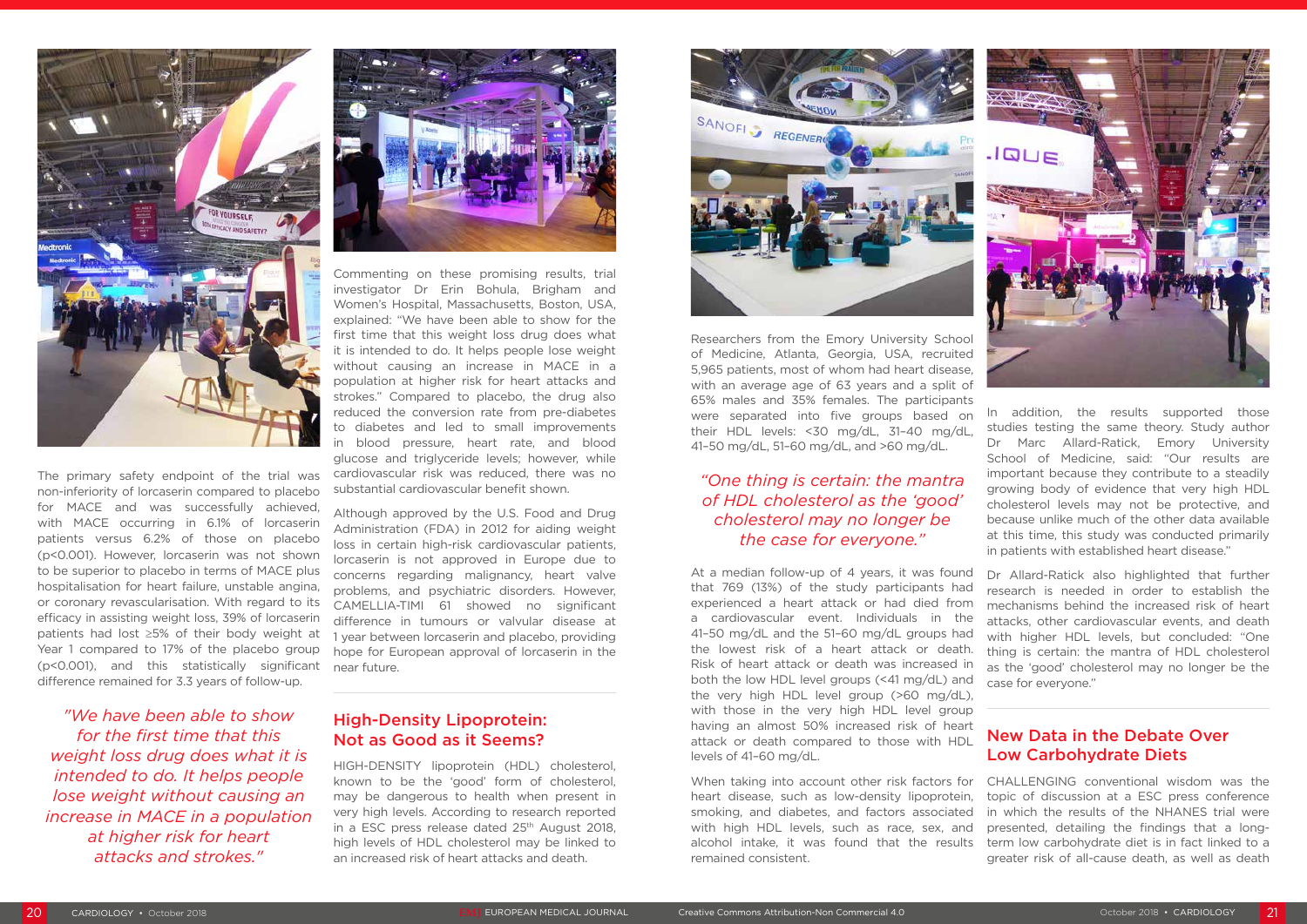caused by a number of cardiovascular and other chronic conditions. Reported in a ESC press release dated 28<sup>th</sup> August 2018, the study has added new data to the conflicting results that have been produced by earlier studies about this controversial diet.

This prospective study assessed a nationally representative sample of 24,825 patients from 1999–2010 to evaluate the link between low carbohydrate diets, all-cause death, and deaths from coronary heart disease, cerebrovascular disease (such as stroke), and cancer. Participants were divided into quartiles based on carbohydrate intake; they had an average age of 47.6 years and 51% were female. Results indicated that, over an average 6.4-year follow-up, the risk of all-cause death was 32% higher in the quartile with the lowest intake compared to the quartile with the highest intake of carbohydrates. The risk of death from coronary heart disease, cerebrovascular disease, and cancer increased in the lowest quartile by 51%, 50%, and 35%, respectively. In addition to these findings, researchers reported a rise in the risk of each type of death with each drop in carbohydrate intake, which remained significant following adjustment for potentially contributary factors.

#### *The results of this study are certain to help advise and improve education for those hoping to pursue a low carbohydrate diet...*

Furthermore, the data were confirmed by the results of a meta-analysis of seven prospective cohort studies enrolling 447,506 patients for an average follow-up of 15.6 years. This demonstrated that risk of total, cardiovascular, and cancer mortality increased by 15%, 13%, and 8% in the lower compared to the higher carbohydrate intakes, respectively.

Prof Maciej Banach, Medical University of Lodz, Lodz, Poland, commented: "Low carbohydrate diets might be useful in the short term to lose weight, lower blood pressure, and improve blood glucose control, but our study suggests that in the long-term they are linked with an increased risk of death from any cause, and deaths

due to cardiovascular disease, cerebrovascular disease, and cancer." He also specified that the results of the study highlighted "an unfavourable association between low carbohydrate diets and total and cause-specific death, based on individual data and pooled results of previous studies." The results of this study are certain to help advise and improve education for those hoping to pursue a low carbohydrate diet, balancing the short-term benefits with the longer-term risks.

#### Large Data Analysis Challenges Previous Conclusions About Healthy Heart Diet

SPEAKING at the ESC Congress 2018 about the late-breaking results of the BASKET-SMALL 2 trial, the study's principal investigator Prof Raban Jeger, University Hospital Basel, Basel, Switzerland, declared: "The BASKET-SMALL 2 trial met its primary endpoint of non-inferiority for major adverse cardiac events (MACE) at 12 months. This is a long-awaited milestone in clinical evidence for the drug-coated balloon technique, which so far has primarily been used for the treatment of in-stent restenosis." The trial was discussed in a ESC press release dated 28<sup>th</sup> August 2018.



"THINKING on what constitutes a high-quality diet for a global population needs to be reconsidered," argued Prof Salim Yusuf, senior author and director of the Population Health Research Institute (PHRI) at McMaster University, Hamilton, Canada in a ESC press release dated 28<sup>th</sup> August 2018. Recommendations regarding healthy diets for heart disease are largely outdated, being based on studies conducted many years ago, which are no longer representative of the global diet. Now, a new study has shown that previous conceptions about a healthy heart diet may be untrue.





*"People who consumed a diet emphasising fruit, vegetables, nuts, legumes, fish, dairy products, and meat had the lowest risks of cardiovascular disease and early death."*

The observational Prospective Urban Rural Epidemiological (PURE) study examined participants from five studies, totalling >218,000 people from >50 countries. A scoring system for dietary quality was developed, with points allocated according to the prevalence of foods associated with lower risk of death in previous studies, including fruit, vegetables, nuts, legumes, fish, dairy, and meat. Participants were then stratified into five groups based on these scores, and the risks of cardiovascular disease and death were compared in those with a high-quality diet (≥18 points) or low-quality diet (≤11 points). investigator Dr Andrew Mente, PHRI. Notably, Dr Mente also pointed out that "we found that unprocessed meat is associated with benefit." Further study is needed to verify the results of this extensive study, but it is clear that previous assumptions about a healthy diet should be re-evaluated. Furthermore, the scale of these results means that they are more universally applicable, as Dr Mahshid Dehghan, PHRI, explained: "Our results appeared to apply to people from different parts of the world and so the findings are globally applicable."

After a median follow-up of 9.1 years, there had been 6,821 deaths and 5,466 major cardiovascular events. Once adjusted for confounding factors, the results of the study showed that the high-quality diet group was associated with markedly lower risks of major cardiovascular events (hazard ratio [HR]: 0.89; 95% confidence interval [CI]: 0.80–1.00; p=0.0193), stroke (HR: 0.83; 95% CI: 0.71–0.97; p=0.0402), cardiovascular death (HR: 0.71; 95% CI: 0.59–0.85; p<0.0001), non-cardiovascular death (HR: 0.74; 95% CI: 0.66–0.84; p<0.0001), and total deaths (HR: 0.75; 95% CI: 0.68– 0.83; p<0.0001).

"People who consumed a diet emphasising fruit, vegetables, nuts, legumes, fish, dairy products, and meat had the lowest risks of cardiovascular disease and early death," explained co-principal

#### Drug-Coated Balloons Compared to Drug-Eluting Stents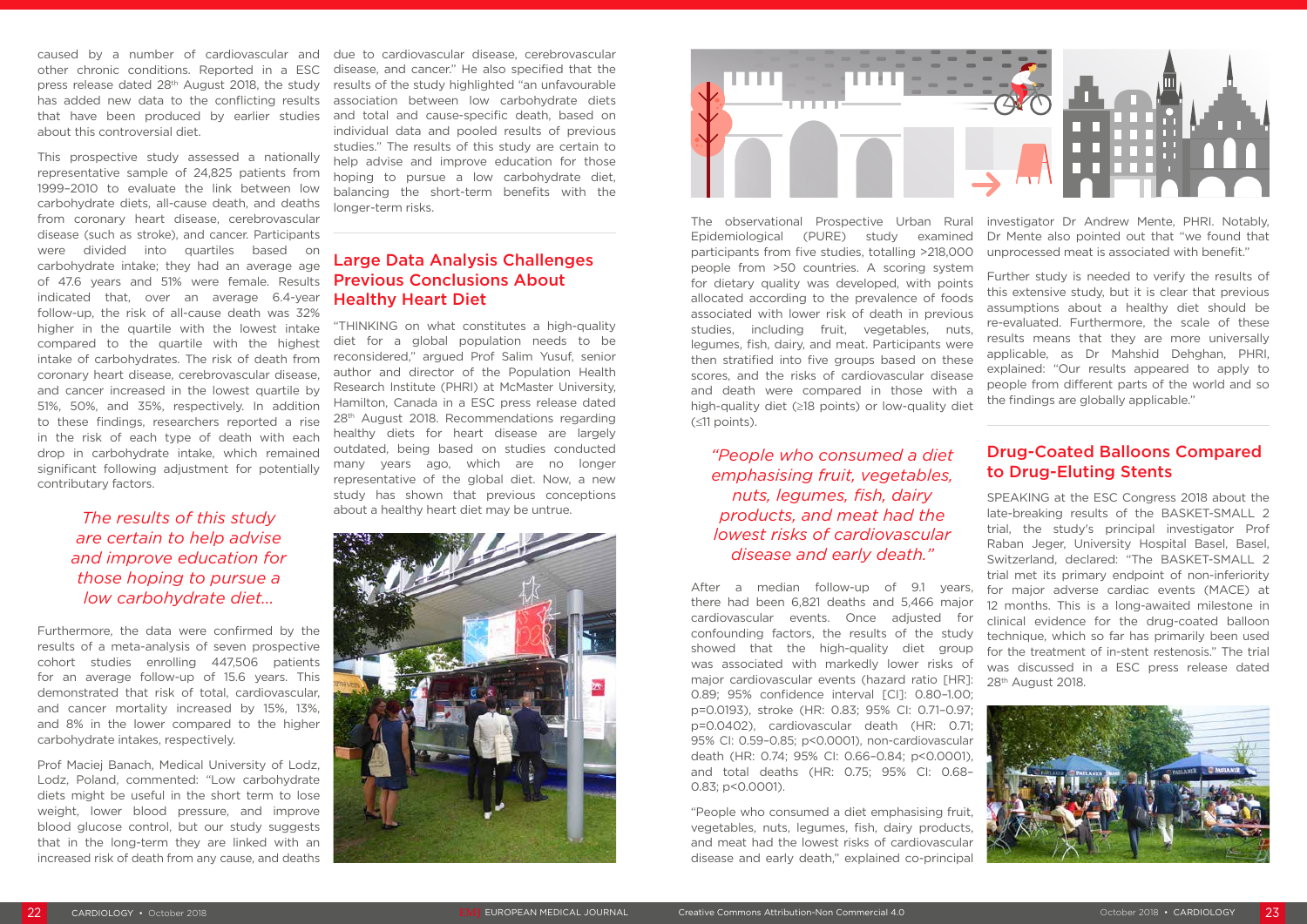

Currently, drug-coated balloons are approved in Europe for the reopening of stented arteries that have become blocked for a second time. The BASKET-SMALL 2 trial was the largest randomised trial to investigate the non-inferiority of drug-coated balloons in comparison with drug-eluting stents, with the trial's primary objective to demonstrate non-inferiority in regard to MACE after 12 months.

From 2012–2017, 758 patients were enrolled. The patients had an average age of 68 years and all presented with a first-time lesion in an artery that was <3 mm in diameter. The patients were then randomised on a 1:1 basis to receive angioplasty utilising a balloon coated with iopromide and paclitaxel (n=382) or implantation of a second-generation drugeluting stent that was covered with everolimus or paclitaxel (n=376).

At 12 months, the MACE rate in the drug-coated balloon group was 7.6% and the rate in the drugeluting stent group was 7.5%, with no difference in the two rates being shown (p=0.918); thus, non-inferiority of the primary endpoint was demonstrated. Prof Jeger commented: "The results of this trial move us a step closer towards treating small blocked arteries without having to insert a permanent implant."





#### A Smartphone App to Screen for Atrial Fibrillation

A STUDY presented at the ESC Congress 2018 and reported in a ESC press release dated 25<sup>th</sup> August 2018 has shown positive results after initial evaluation of a smartphone app used to measure heart rhythm and detect atrial fibrillation (AF). All that is required for someone to measure their heart rhythm with the app is a smartphone with a camera, offering a low-cost method to screen thousands of people for AF.

AF is the most common heart rhythm disorder; with 25% of middle-aged adults in Europe and the USA anticipated to develop the disorder, and 20–30% of strokes caused by AF, screening as many people as possible for this potentially life-threatening disorder is paramount. The smartphone app, certified in the European Union (EU) to detect AF, was made freely available to the public, and within 48 hours of its release 12,328 adults had downloaded the app and enrolled in the study.

Participants were instructed to measure their heart rhythm twice a day for 1 week. Symptoms including heart palpitations, shortness of breath, and fatigue were all advised to be added to the app. Participants held their left index finger in front of the phone's camera for 1 minute while photoplethysmography measured their heart rhythm. Rhythm results

were classified as regular (80%), possible AF (1%), other irregular rhythm (17%), or insufficient quality (2%); those patients with results indicating AF or other irregular rhythms were reviewed by medical technicians who were experienced in analysing photoplethysmography signals under the supervision of cardiologists and were then advised to see their doctor. All participants received a report on their phones with a copy of their rhythm trace and interpretation. After 4 months, those with AF and abnormal readings received follow-up questionnaires by email about the actions they had taken as a result of the screening.

*"The verification of diagnoses by medical technicians showed that interpretations by the app were very accurate, suggesting that this step could be significantly downsized and possibly omitted from a screening programme."*

The follow-up questionnaire was completed by 73.5% (100) of the AF patients. Results showed that 60 of the patients had previously been diagnosed with AF and after consulting their doctors 17 of these patients had their treatment adjusted. For the remaining 40 patients, AF was a new diagnosis, of whom 21 consulted their doctor for confirmation.



Prof Pieter Vandervoort, University of Hasselt, Hasselt, Germany, summarised the implications of the study results in relation to future investigations: "The verification of diagnoses by medical technicians showed that interpretations by the app were very accurate, suggesting that this step could be significantly downsized and possibly omitted from a screening programme. According to our study, approximately 225 people would need to be screened to detect one new AF diagnosis. This is an acceptable return, given the low cost."

#### Security Body Scanners Safe for Cardiac Device Patients

BODY SCANNERS, often used for security checks at airports and public buildings, are safe to be used by patients with implanted cardiac devices. As reported in a ESC press release dated 26th August 2018, results of late-breaking research show full body scanners do not interfere with or lead to the malfunction of pacemakers or defibrillators, providing reassurance to the >4 million people across the globe with heart failure or cardiac arrhythmias who rely on the devices to survive.

Using a multicentre survey of 800 cardiac device patients, 80% of whom would refuse to use security body scanners due to concerns about their safety, the study assessed the safety of such scanners for these patients. Led by Dr Carsten Lennerz, German Heart Centre Munich, Technical University of Munich, Munich and German Centre for Cardiovascular Research (DZHK), Berlin, Germany, the research

#### *"The results of this trial move us a step closer towards treating small blocked arteries without having to insert a permanent implant."*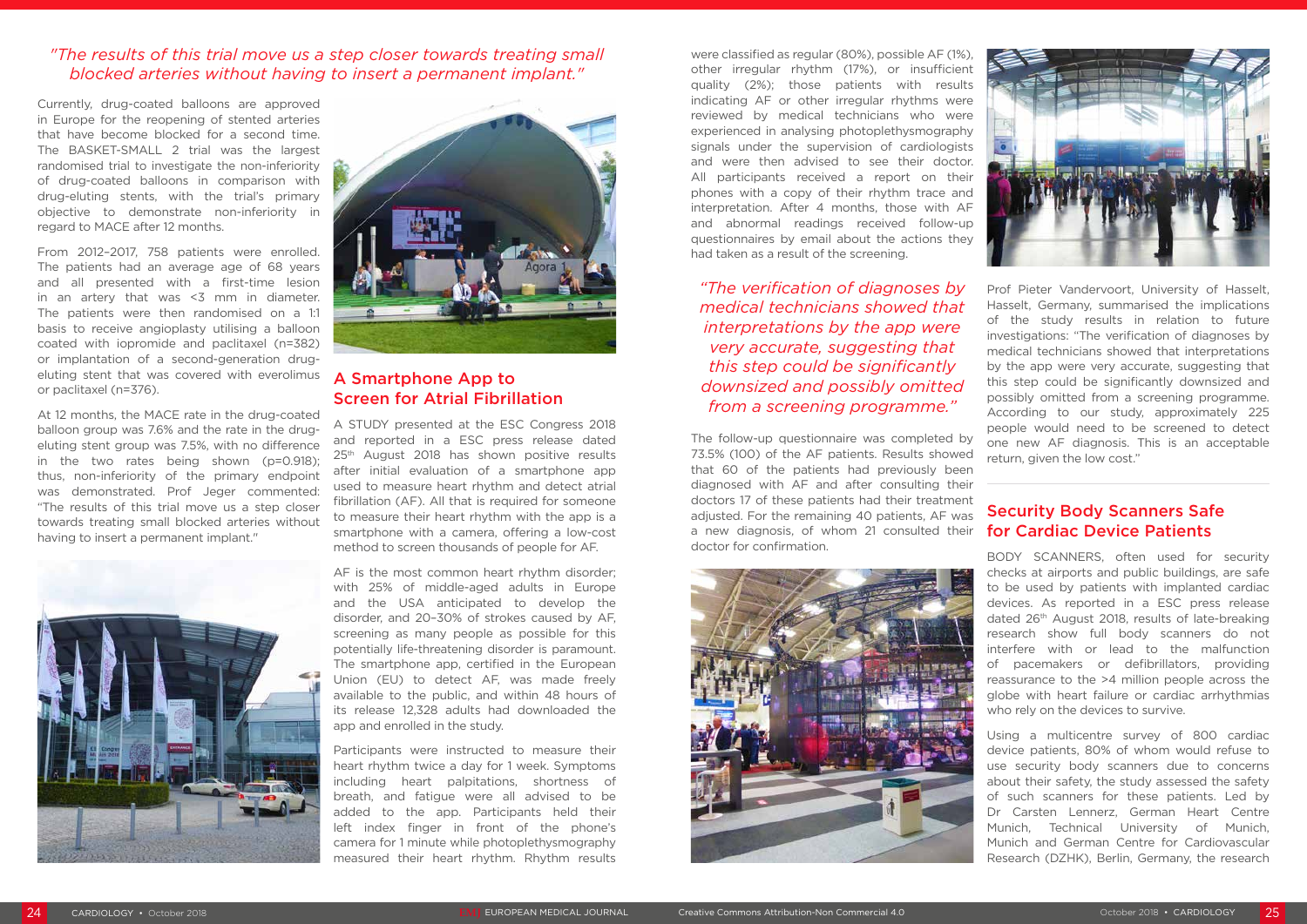team studied 300 patients with a cardiac resynchronisation therapy (CRT) device, implantable cardioverter defibrillator (ICD), or pacemaker who were routinely checked at the German Heart Centre Munich. All patients underwent a body scan that mimicked the scanners used in airport security checks, which emit millimetre waves that bounce off the skin and create an image of the body and any concealed objects.

#### *"The study suggests that millimetre wave body scanners pose no threat to patients with pacemakers, ICD, and CRT devices..."*

While it was thought that a scanner's electromagnetic field could be mistaken by cardiac devices for heart signals, the team found no evidence of pacemaker or defibrillator errors or interruption to device programming, which is tailored to a specific patient. "The study suggests that millimetre wave body scanners pose no threat to patients with pacemakers, ICD, and CRT devices and there is no need for specific protocols or restrictions on their use," summarised Dr Lennerz. The team noted that the high-frequency signals produced by body scanners have limited penetration into the body and are filtered out by pacemakers and defibrillators; therefore, there is no risk of incorrect pace setting or unnecessary delivery of shock therapy when security scans are required, successfully reassuring many cardiac device patients.



#### Oral Treatment for Endocarditis Could Reduce Patients' Hospitalisation Time

ENDOCARDITIS is a serious infection that affects the endocardium and one or more of the heart valves; the infection has a mortality rate of 15–30%. Treatment of this condition requires intensive care and is often accompanied by an extensive hospital stay while the patient receives antibiotics intravenously. However, a recent study by researchers at Copenhagen University Hospital, Copenhagen, Denmark, which was reported in a ESC press release dated 28th August 2018, has revealed that stable patients may be able to switch to oral antibiotics, thus drastically reducing the time they spend in the hospital.

The nationwide POET trial examined 400 patients with endocarditis who had received intravenous antibiotics for at least 10 days; these patients were randomly allocated to continue treatment intravenously or switch to oral antibiotics. The oral antibiotic group was offered the treatment as outpatients. The patients received their respective treatments for a median of 18 days and all patients were followed for 6 months after their treatment had finished. The combined primary endpoint of the study was defined as all-cause death, unplanned cardiac surgery, embolic events, and reinfection.

#### *"These novel findings may have a significant impact on future clinical practice for the management of patients who are stable."*

The results showed little difference between the oral and intravenously treated groups, with the primary endpoint occurring in 10.5% of patients. "Shifting to oral antibiotic treatment in stabilised patients with endocarditis was as effective and safe as continued intravenous antibiotic treatment and was given during half the antibiotic treatment period," explained principal investigator Prof Henning Bundgaard, Copenhagen University Hospital. "These novel findings may have a significant impact on future clinical practice for the management of patients who are stable."



Eliminating lengthy hospital stays has been shown to be beneficial for a number of conditions and the same is likely true for endocarditis, for which stable patients remain in hospital primarily to receive intravenous treatment as per guidelines. "It is a huge challenge for patients to stay in hospital for up to 6 weeks receiving intravenous treatment, which is associated with an increased risk of complications," explained Prof Bundgaard. "Reducing the length of hospital stay has improved outcomes in other diseases and oral antibiotics could be a safe way to achieve this," patients with short sleep durations (<6 hours) and patients with long sleep durations (>8 hours) to the reference group (6–8-hour sleep duration). Analysis of the results revealed that patients who had a short sleep duration and those with a long sleep duration both had an increased risk of developing cardiovascular disease. With an average follow-up of 9.3 years, it was identified that short-duration sleepers had an 11% and longduration sleepers a 33% greater risk of developing or dying from coronary artery disease or stroke. "Our findings suggest that too much or too little

study author Dr Epameinondas Fountas, Onassis Cardiac Surgery Centre, Athens, Greece. The researchers investigated the relationship between sleep duration and cardiovascular disease by conducting a meta-analysis of 1,000,541 individuals. The study compared

he added. Eight Hours a Night Keeps the Cardiologist Out of Sight Six to eight hours has been identified as the optimal time period to spend sleeping every night to avert the development of cardiovascular disease, according to new research presented in a ESC press release dated 26<sup>th</sup> August 2018. "We spend one-third of our lives asleep, yet we know little about the impact of this biological need on the cardiovascular system," explained sleep may be bad for the heart," Dr Fountas concluded. While an occasional lie-in or a night staring at the ceiling is not likely to be harmful, data are accumulating that suggest that prolonged periods of extended and truncated sleeping periods will be detrimental to the patient's health. The link between sleep duration and the development of cardiovascular disease is unclear, and while it is understood that sleep has a key role in biological processes such as glucose metabolism, blood pressure, and inflammation, which all impact upon the cardiovascular system, further work is needed to elucidate the connection between sleep and heart disease.

> *"Our findings suggest that too much or too little sleep may be bad for the heart."*